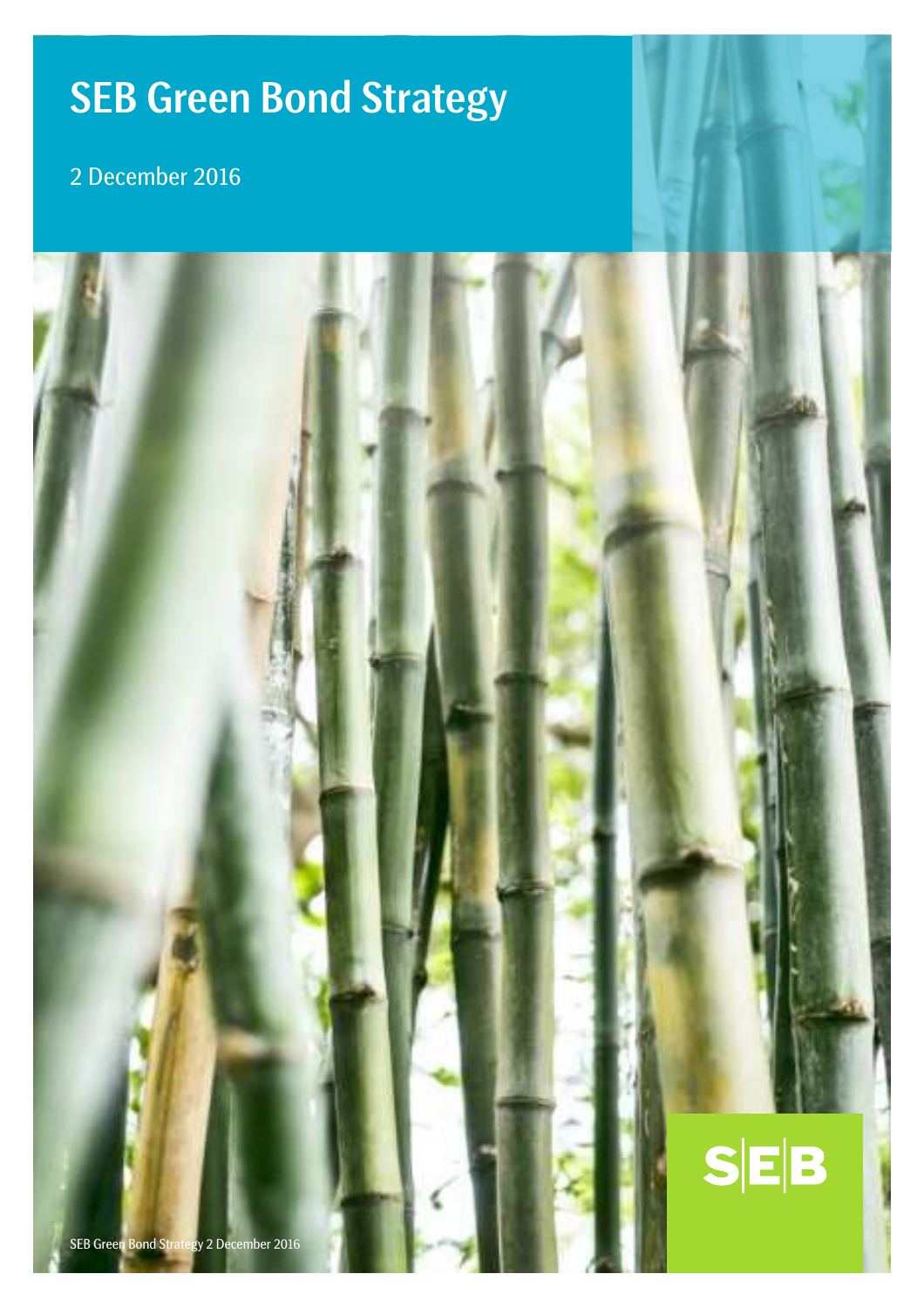## **Table of contents**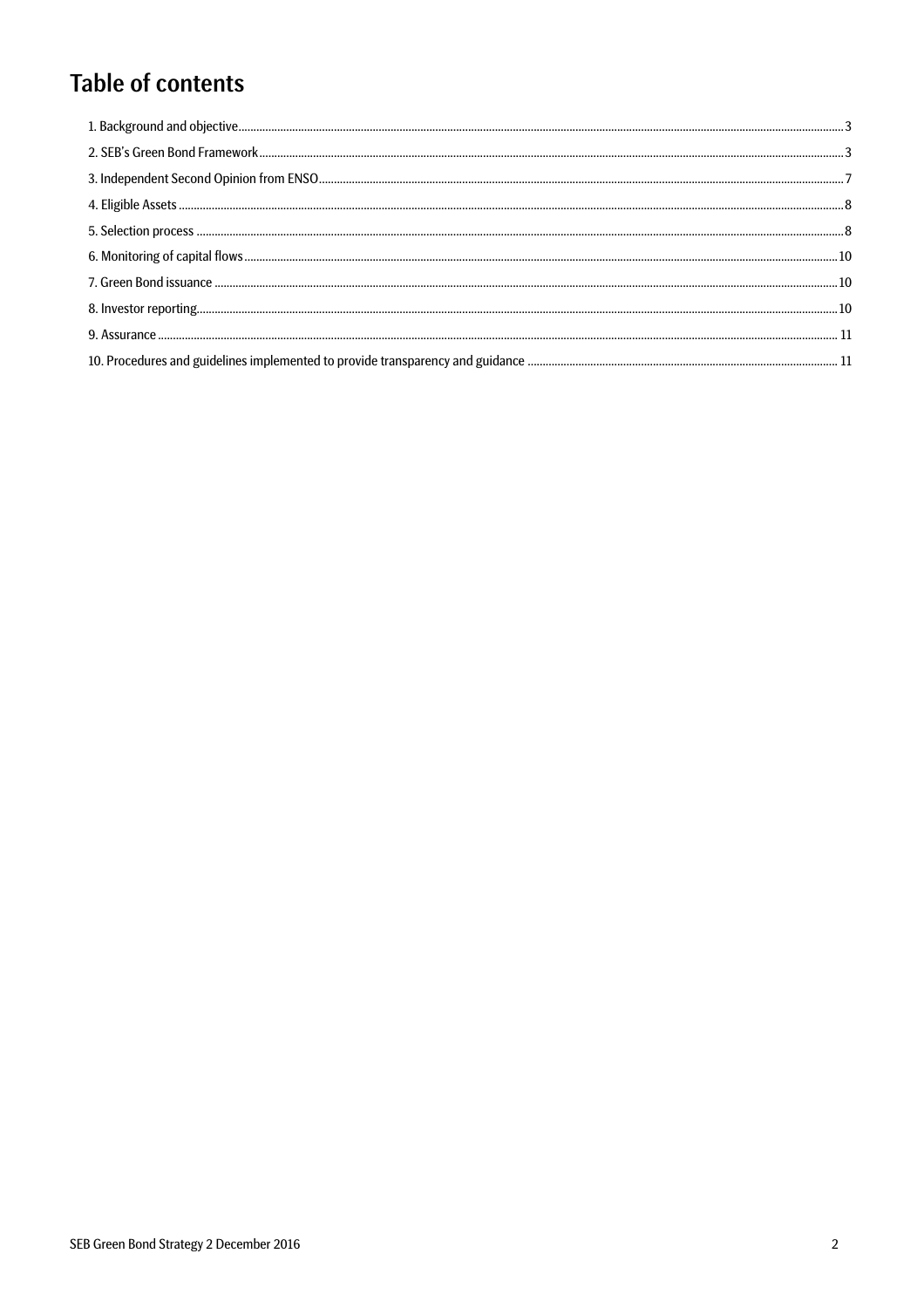#### 1. Background and objective

Skandinaviska Enskilda Banken AB ("the Bank" or "SEB"), being one of the instigators of Green Bonds, developed the market in close collaboration with the World Bank in 2007/08. By setting high standards for credibility and transparency, this enabled mainstream investors to engage in climate financing within their existing financial mandates.

It is a logical continuation, going in the footsteps of the Green Bond development, to specify and share the processes needed by a bank to create a Green balance sheet. Therefore, SEB has clarified various processes for defining, selecting, verifying, monitoring and reporting on a Green Asset and Liability Management (ALM) as identified and defined in the Green Bond Framework. The processes and procedures are further described in this SEB Green Bond Strategy which will be continuously updated. The Framework and the Strategy documents are available on the investor relations pages of the website of the Bank to enable other stakeholders to access our findings. It is the Bank's ambition to continue driving the market by sharing information in this way.

SEB is a signatory of the UN Global Compact, the UN Principles for Responsible Investment (PRI) and the Investor Network on Climate Risk (INCR). SEB is also a co-founder or the Green Bond Principles (GBP) and currently a member of its Executive Committee. SEB has an ongoing approach to improve its own sustainability work placing an ever increasing focus on environmental and climate aspects of its actions, both from an operational and from a financial services perspective.

#### 2. SEB's Green Bond Framework

The structure of the SEB Green Bond Framework is built around the same principles that SEB developed together with the World Bank in 2007/08 including:

- Background and Objective
- Earmarked account
- Specified criteria for Eligible Assets
- Selection process
- Investor reporting
- Second Opinion from independent, external environmental experts

Alongside fulfilling all the processes developed with the World Bank in 2007/08, the SEB Green Bond set-up also fulfils all requirements in the Green Bond Principle as updated in June 2016.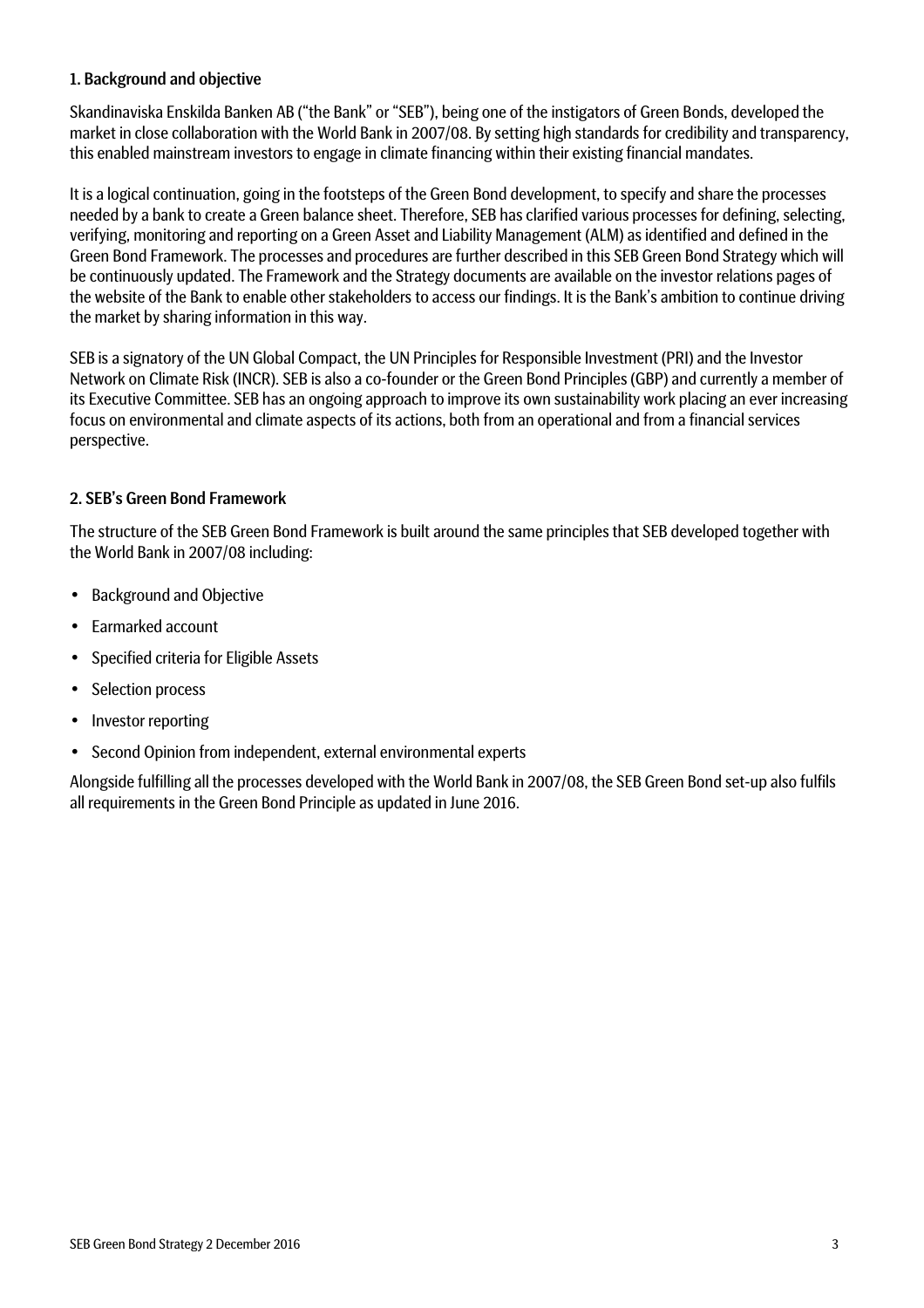#### 1. BACKGROUND AND OBJECTIVE

Skandinaviska Enskilda Banken AB **("the Bank" or "SEB")**, being one of the instigators of Green Bonds, developed the market in close collaboration with the World Bank in 2007/08. By setting high standards for credibility and transparency, this enabled mainstream investors to engage in climate financing within their existing financial mandates.

It is a logical continuation, going in the footsteps of the Green Bond development, to specify and share the processes needed by a bank to create a Green balance sheet. Therefore, SEB has clarified various processes for defining, selecting, verifying, monitoring and reporting on a Green Asset and Liability Management (ALM) as identified and defined in this Green Bond Framework. The processes and procedures are further described in the SEB Green Bond Strategy which will be continuously updated. The Framework and the Strategy documents are available on the investor relations pages of the website of the Bank to enable other stakeholders to access our findings. It is the Bank's ambition to continue driving the market by sharing information in this way.

#### 2. USE OF PROCEEDS

The proceeds of SEB Green Bonds will be exclusively allocated to Eligible Assets.

 **"Eligible Assets"** means (a) loans by the Bank and/or the SEB Group (including where already disbursed) for the purpose of financing and/or refinancing Eligible Projects within the European Union and the Nordic region that promote the transition to a low carbon and/or climate resilient development, as well as environmental and ecosystem improvements, in each case as determined by the Bank and that meet the Bank's eligibility criteria for such loans (as further described below) and (b) SSA Green Bonds.

**"Eligible Projects"** include projects that target (a) the mitigation of climate change, such as through investments in energy efficiency, renewable energy, green buildings, clean transportation, waste management and sustainable forestry (**"Mitigation Projects"**), (b) adaptation to climate change, such as water and wastewater management (**"Adaptation Projects"**) or (c) environmental and ecosystem improvements, such as emissions reduction, waste management and sustainable forestry (**"Environmental Projects"**).

**"SSA Green Bonds"** means bonds issued by any supranational, sovereign, agency and municipality issuer that meet the Bank's requirement for investments of its liquidity reserves and that have an independent third party second opinion ("a Second Opinion") from the CICERO led Expert Network on Second Opinions (ENSO) graded with a Dark green shading or an equivalent assessment that meet equally high environmental standards according to the Environmental Function of SEB Group Corporate Sustainability and, up to an amount equaling 15 per cent of the aggregate nominal amount of outstanding SEB Green Bonds, SSA Green Bonds with a Medium green shade or equivalent according to the Environmental Function of SEB Group Corporate Sustainability.

The following terms used in the above definition of "Eligible Projects" have the meanings given to them below: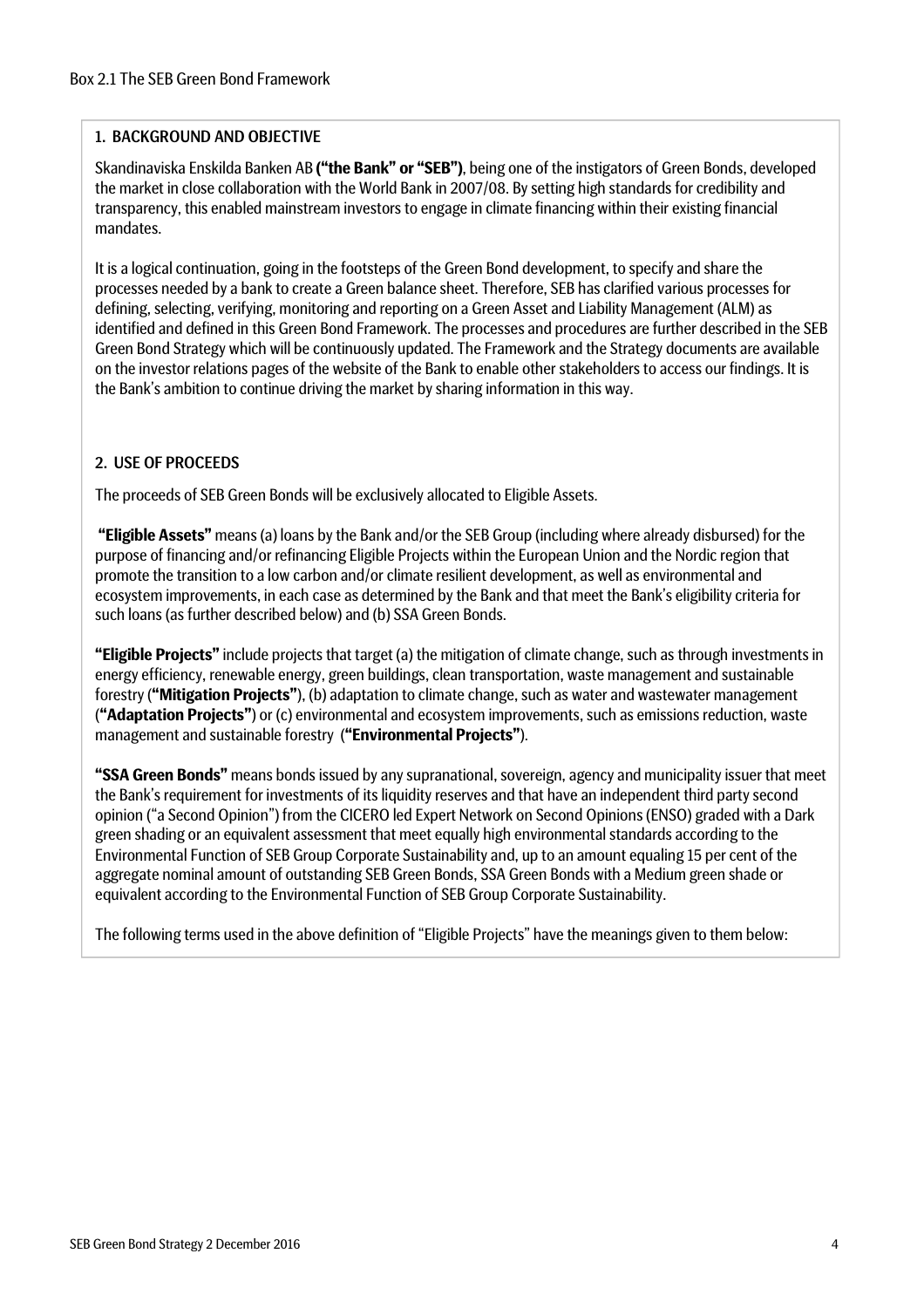| GBP <sup>1</sup> category              | <b>Project types</b>                                                                                                                                                                                                                                                                                                                                                                                                                                                                                                                                                                                                                                                                       |  |  |  |  |  |
|----------------------------------------|--------------------------------------------------------------------------------------------------------------------------------------------------------------------------------------------------------------------------------------------------------------------------------------------------------------------------------------------------------------------------------------------------------------------------------------------------------------------------------------------------------------------------------------------------------------------------------------------------------------------------------------------------------------------------------------------|--|--|--|--|--|
| renewable<br>energy                    | renewable energy means wind, solar, small scale hydro power <sup>2</sup> , tidal, geothermal<br>and bio energy <sup>3</sup> and any related infrastructure; (a)                                                                                                                                                                                                                                                                                                                                                                                                                                                                                                                            |  |  |  |  |  |
| energy efficiency                      | energy efficiency means district heating/cooling, smart grid technology and/or<br>infrastructure, and energy recovery projects, as well as investments in technologies<br>and processes, together with the manufacturing of products, in each case leading to<br>energy efficiency gains of at least 25 per cent; (a)                                                                                                                                                                                                                                                                                                                                                                      |  |  |  |  |  |
|                                        | green buildings means:                                                                                                                                                                                                                                                                                                                                                                                                                                                                                                                                                                                                                                                                     |  |  |  |  |  |
|                                        | 1. Commercial or residential buildings with an energy use per year on a $m2$<br>basis that is at least 25 per cent lower than that required by applicable<br>national codes and regulations at the time of approval by the SEB Group<br>of that project and that meet at least the minimum requirements of:<br>the LEED "gold" certification;<br>a.<br>the BREEAM "very good" certification;<br>b.<br>the Sweden Green Building Council Miljöbyggnad "silver"<br>$C_{1}$<br>certification;<br>the Nordic Swan Ecolabel (Svanen) certification; or<br>d.<br>any equivalent certification as determined by the<br>e.<br>Environmental Function of SEB Group Corporate Sustainability;<br>(a) |  |  |  |  |  |
|                                        | 2. Commercial or residential buildings in Sweden with an energy use per<br>year on a $m2$ basis that is at least 25 per cent lower than that required<br>by applicable Swedish codes and regulations at the time of approval by                                                                                                                                                                                                                                                                                                                                                                                                                                                            |  |  |  |  |  |
|                                        | the SEB Group of that project (a); and                                                                                                                                                                                                                                                                                                                                                                                                                                                                                                                                                                                                                                                     |  |  |  |  |  |
|                                        | 3. Major renovations of commercial or residential buildings leading to<br>reduced energy use per year on a $m^2$ basis of at least 35 per cent; (a)                                                                                                                                                                                                                                                                                                                                                                                                                                                                                                                                        |  |  |  |  |  |
| clean<br>transportation                | clean transportation means transportation solutions/systems based on non-fossil<br>fuel or hybrid technologies and supporting infrastructure; (a)                                                                                                                                                                                                                                                                                                                                                                                                                                                                                                                                          |  |  |  |  |  |
| pollution<br>prevention and<br>control | waste management, means waste-to-energy and methane capture projects and<br>projects to reduce the amount of waste through process improvements; (a/c)                                                                                                                                                                                                                                                                                                                                                                                                                                                                                                                                     |  |  |  |  |  |
|                                        | emission reduction means the reduction of emissions (e.g. emissions of $CO2$ , SOx,<br>NOx, particulates, heavy metals and dioxins) into the air through physical, chemical<br>and mechanical methods; $(a/c)$                                                                                                                                                                                                                                                                                                                                                                                                                                                                             |  |  |  |  |  |

<sup>&</sup>lt;sup>1</sup> Green Bond Principles.

 $=$ 

 $2$  Small scale hydro power means a hydropower plant of less than 10 megawatts (MW) of generating capacity. The refurbishment of an existing hydro power plant (of above 10MW generating capacity) without any increase in the size of its impoundment facility as well as the use of any such existing impoundment facility for a pump and storage hydro power facility is regarded as an Eligible Project for these purposes.<br><sup>3</sup> Taking into account in the ovaluation of any such bio energy pr

Taking into account in the evaluation of any such bio energy project, where applicable, the environmental and social impacts of the different elements of the supply chain.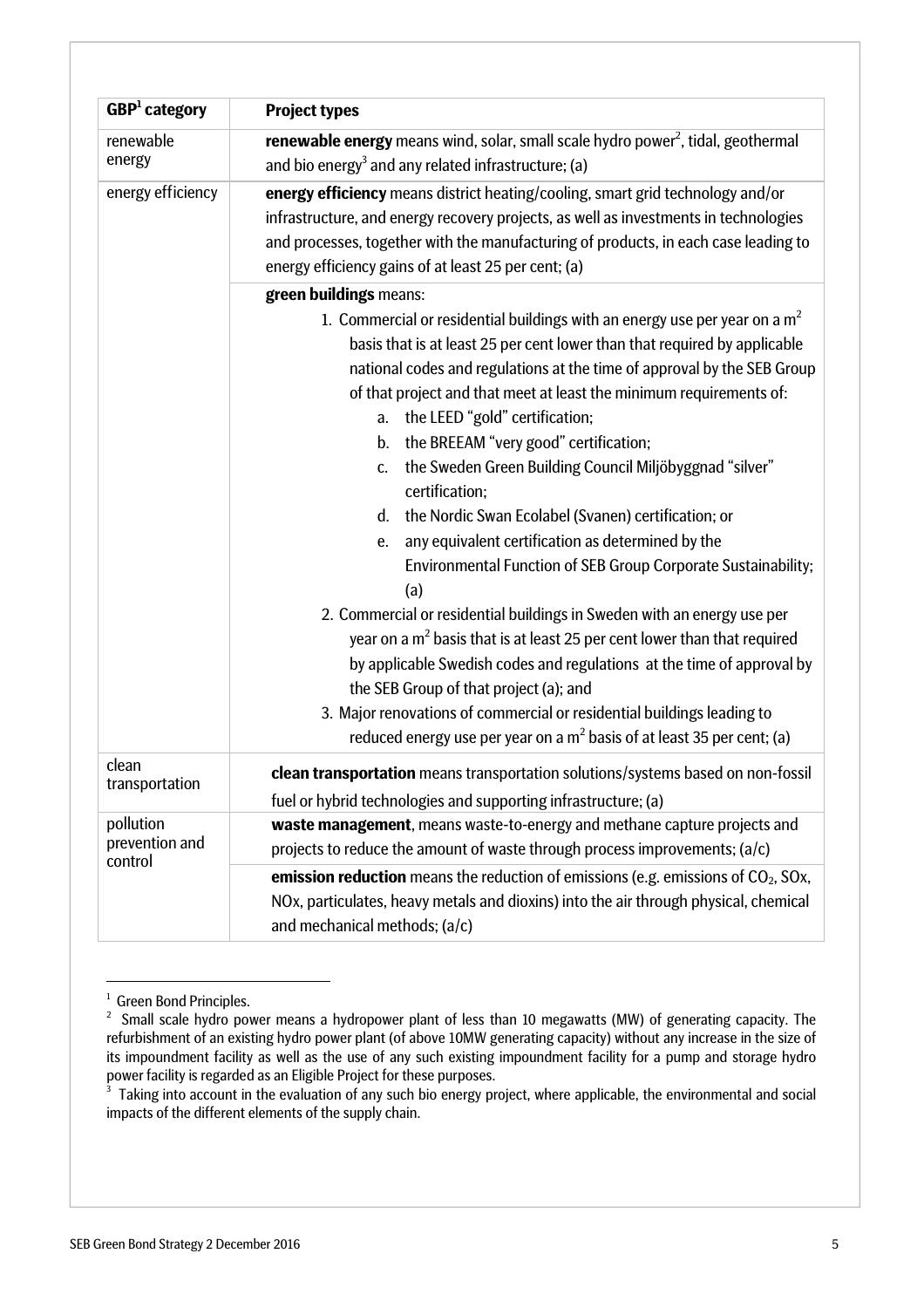| pollution prevention<br>and control /<br>sustainable water<br>management | water and wastewater management; $(b/c)$                                                                                                                                                                                                                                                                                                                                                                                                                                                                                                           |  |  |  |  |
|--------------------------------------------------------------------------|----------------------------------------------------------------------------------------------------------------------------------------------------------------------------------------------------------------------------------------------------------------------------------------------------------------------------------------------------------------------------------------------------------------------------------------------------------------------------------------------------------------------------------------------------|--|--|--|--|
| sustainable<br>management of<br>living natural<br>resources              | sustainable forestry means forestry projects with a certification from the<br>Forest Stewardship Council (FSC) or an equivalent certification scheme, or<br>forestry projects where the certification process is at a sufficiently advanced<br>stage, or a certification has already been received for an equivalent forestry<br>project, such that there is a high degree of certainty that such certification will<br>be received, in each case as determined by the Environmental Function of the<br>SEB Group Corporate Sustainability; (a/c). |  |  |  |  |

The proceeds of the Bank's Green Bond issuance will not be used to finance nuclear or fossil fuel energy generation.

The proceeds from the Bank's Green Bond issuance can be used to finance new loans and to refinance existing loans in accordance with this Green Bond Framework<sup>4</sup>.

#### 3. PROCESS FOR PROJECT EVALUATION & SELECTION

Eligible Assets are a) defined in the SEB Green Bond framework, b) proposed by the Bank's lending units<sup>5</sup>, c) selected by the Bank's Green Products Steering Committee with representatives from relevant operational units and the Environmental Function of Group Corporate Sustainability and d) finally approved by the Environmental Function of Group Corporate Sustainability. For new financing, where the Bank may need further clarity about the use of proceeds, the Bank's lending units will require that the client signs a Side Letter confirming the use of proceeds and/or that the Bank may provide loan information to investors.

#### 4. MANAGEMENT OF PROCEEDS<sup>6</sup>

=================================================

An amount equal to the net proceeds of the issue of the Green Bonds will be separately identified within the Bank's Treasury function and applied by the Bank in the financing of Eligible Assets. The amounts so identified for such financing, together with such Eligible Assets, will form an earmarked portfolio within the internal systems of the Bank. On a quarterly basis any such amounts will be adjusted to reflect amounts advanced for the financing and any repayment or prepayment of Eligible Assets in the immediately preceding quarterly period. Pending such allocation those amounts not applied in the financing of Eligible Assets will be applied by the Bank on the same basis as for the management of its liquidity reserves.

<sup>&</sup>lt;sup>4</sup> For the purpose of this framework, new assets are defined as loans where disbursements have been made up to one year before the issue of the Green Bond and at any time from the date of such issue.

 $5$  Or, in the case of SSA Green Bonds, by the Bank's Treasury function.

 $6$  The text in this section is the Bank's definition of Earmarked Account.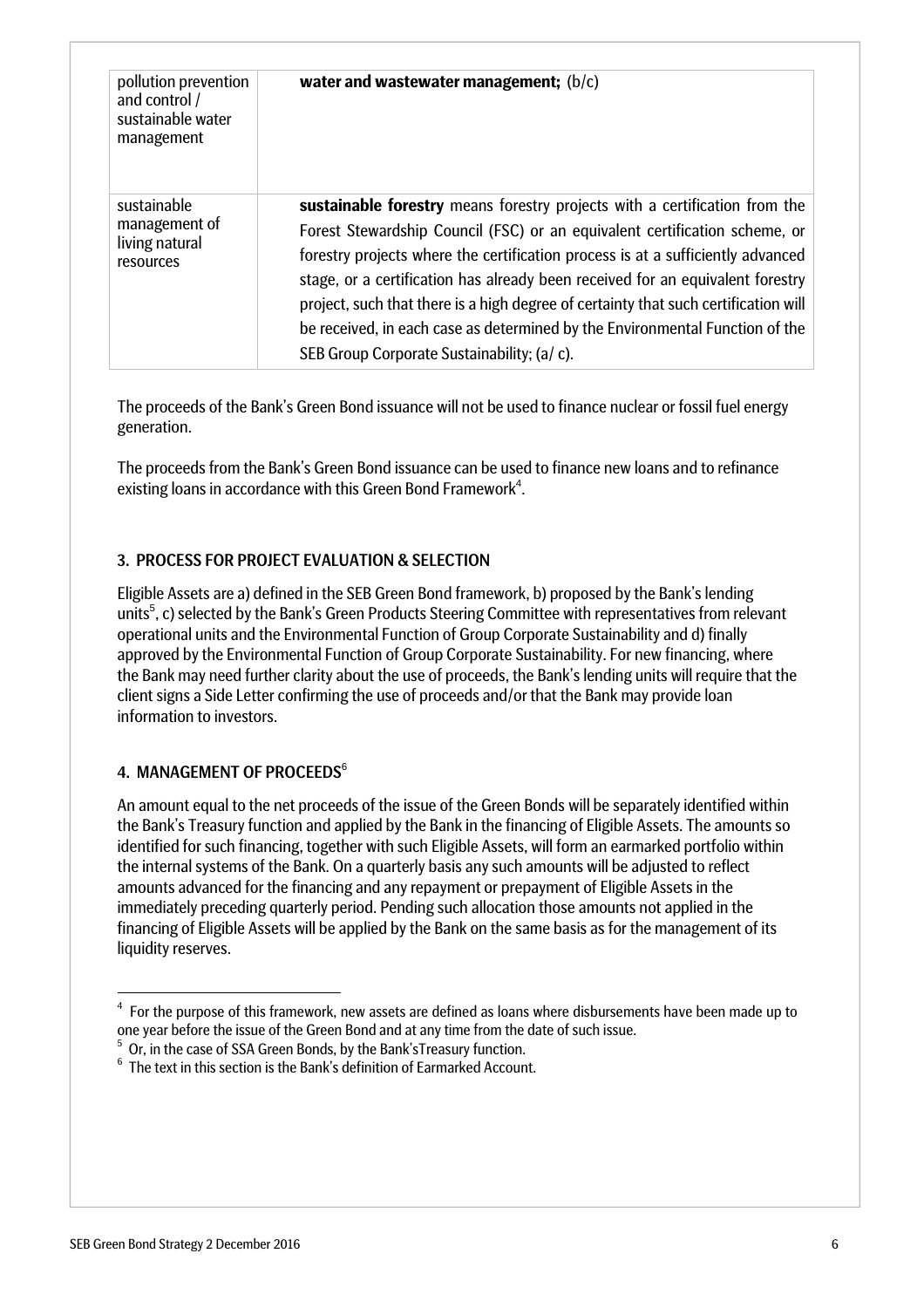#### 5. REPORTING

The Bank will publish on an annual basis an investor report describing the financing by the Bank of Eligible Assets for the preceding year. This report will be made available on the investor relations pages of the website of the Bank. The details of such financing for the purposes of this report will include 1) a list of the different categories of Eligible Assets financed and the percentage distribution to each such category of Eligible Assets, 2) a description of a selection of Eligible Assets, as examples of the Eligible Assets financed in that year and 3) a summary of the Bank's Green Bond development and green financing activities in general. The Bank encourages environmental impact reporting and works towards a portfolio impact reporting.

An appropriate external, independent assurance provider will annually assure the processes and systems of the Bank in a) the financing of Eligible Assets and b) the allocation by the Bank of the proceeds of any SEB Green Bonds, and that such processes and allocations are in accordance with the Bank's Green Bond Framework. The opinion of the external assurance provider will be made publicly available on the investor relations pages of the website of the Bank.

The CICERO led Expert Network on Second Opinions (ENSO) will review the Bank's Green Bond Framework and will issue a Second Opinion on this framework. The Green Bond Framework and Second Opinion will be made available on the investor relations pages of the website of the Bank.

The Bank strives to address environmental issues that are relevant and meaningful for SEB as a bank and the markets in which the Bank operates. The Bank acknowledges the benefits of having an open dialogue and therefore welcomes feedback from involved stakeholders on issues and challenges of mutual interest and concern.

SEB will on an ongoing basis review this Green Bond Framework and reserves the right to update the Framework if improvements are identified or to be able to include further projects as Eligible Projects provided that the Second Opinion is updated by ENSO with a maintained overall Shade of Green<sup>6</sup>. The updated Second Opinion will be made publicly available on the investor relations pages of the website of the Bank.

#### 3. Independent Second Opinion from ENSO

 $=$ 

To ensure that SEB's Green Bond Framework meets high environmental and climate ambitions in line with international standards, SEB has presented its framework together with supportive underlying documentation to the CICERO \* led Expert Network on Second Opinions (ENSO) in order to acquire an independent, academic Second Opinion on the Green criteria and governance process.

The SEB Green Bond Framework has received a Dark shade of green and the Second Opinion is publically available on the investor relations pages of SEB's website.

\* The Centre for International Climate and Environmental Research in Oslo

 $^6$  If ENSO ceases to provide equivalent Second Opinions, the updated Green Bond Framework shall be reviewed by another Second Opinion provider that, according to the Environmental Function of Group Corporate Sustainability, meets equally high environmental standards.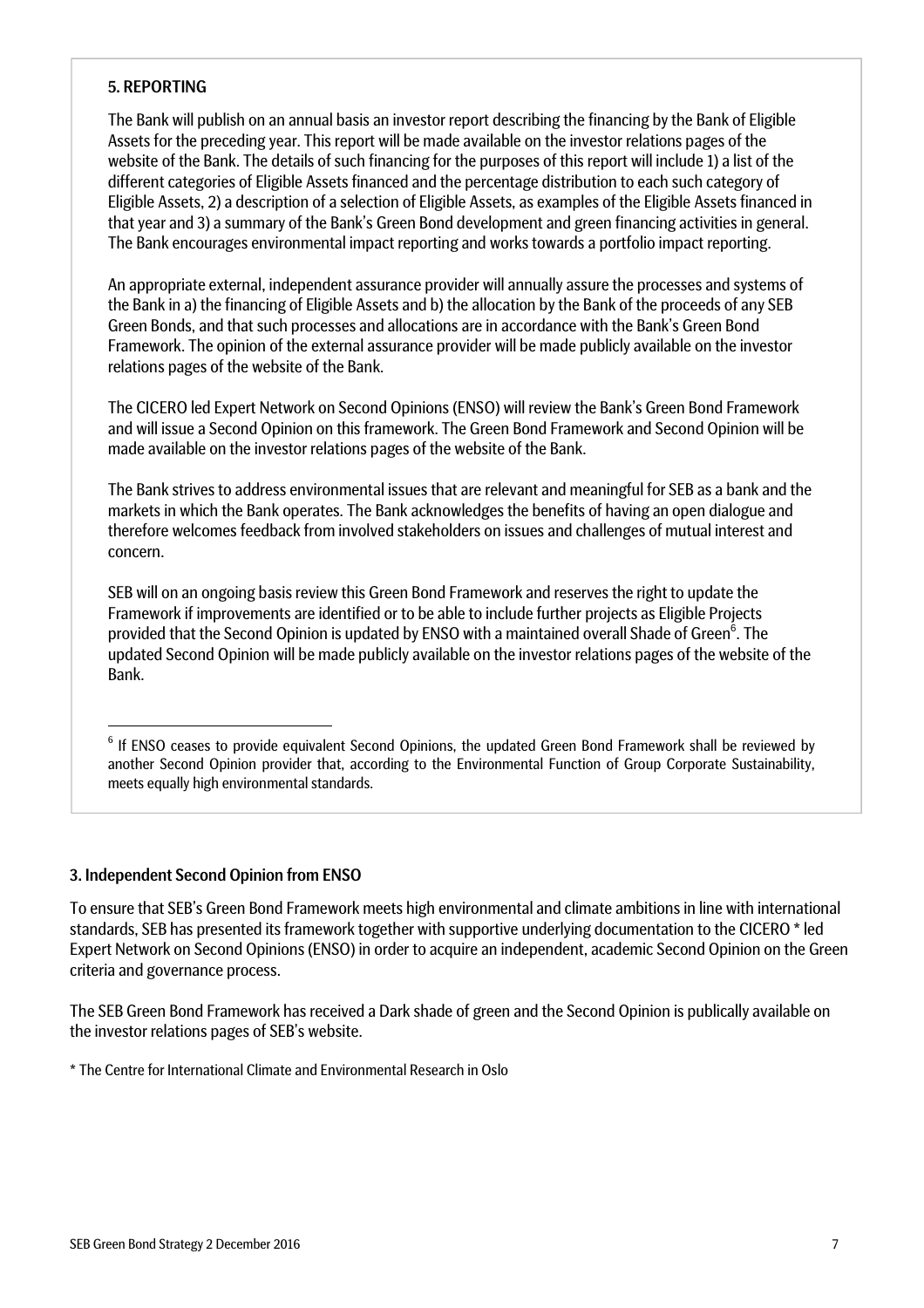#### 4. Eligible Assets

"Eligible Assets" means (a) loans by the Bank and/or the SEB Group (including where already disbursed) for the purpose of financing and/or refinancing Eligible Projects within the European Union and the Nordic region that promote the transition to a low carbon and/or climate resilient development, as well as environmental and ecosystem improvements, in each case as determined by the Bank and that meet the Bank's eligibility criteria for such loans and (b) SSA Green Bonds. Eligible Assets are further described in the Framework, see Box 2.1 above.

The proceeds from SEB's Green Bonds can be used to finance new loans and to refinance existing loans in accordance with the Green Bond Framework. New assets are defined as loans where disbursements have been made up to one year before the issue of the Green Bond and at any time from the date of such issue.

Note that SEB's Eligible Assets do not necessarily need to be funded by an SEB Green Bond, although this is an ambition.

As a further guidance as to whether a specific loan qualifies for financing in accordance with SEB's Green Bond Framework, SEB uses its series of sectorial policies on environment and sustainability (available on SEB's website), SEB's Code of Conduct, building and forestry certification schemes and will adhere to European and national legislation, the UN Global Compact, OECD Guidelines for Multinational Enterprises and the Equator Principles. All approved eligible loans will be booked in a specified **"Green Loan Portfolio"** and will have undergone a screening process in accordance with the selection process described below.

#### 5. Selection process

Eligible Assets are a) defined in the SEB Green Bond framework, b) proposed by the Bank's lending units<sup>1</sup>, c) selected by the Bank's Green Products Steering Committee with representatives from relevant operational units and the Environmental Function of Group Corporate Sustainability Environmental Function of Group Corporate Sustainability and d) finally approved by the Environmental Function of Group Corporate Sustainability. For new financing, where the Bank may need further clarity about the use of proceeds, the Bank's lending units will require that the client signs a Side Letter confirming the use of proceeds and/or that the Bank may provide loan information to investors.

In connection to the regular loan application process, lending units evaluate the possible adherence to the Eligible Project categories of SEB's Green Bond Framework.

SEB has established a Green Product Steering Committee (GPSC) with the mandate to review and select Eligible Assets. Eligible Assets are selected by majority vote in the GPSC and will be finally approved by the Environmental Function of Group Corporate Sustainability, i.e. the Environmental Function has a veto in the selection of assets to be included. In cases where there is doubt of the greenness of an asset in line with the SEB Green Framework, such asset will be excluded.

The GPSC currently consists of representatives from Treasury, Project & Asset Finance (PAF), Real Estate Finance (REF), Client Coverage, Climate & Sustainable Financial Solutions and the Environmental Function of Group Corporate Sustainability. The GPSC will meet on a quarterly basis to select Eligible Assets. The GPSC is also responsible for approving and updating the SEB Green Bond Framework and the SEB Green Bond Strategy documents.

The GPSC assesses the assets on the basis of information provided by the borrowers' to the relevant lending unit. The GPSC will evaluate the overall net environmental benefits of assets according to the SEB Green Loan evaluation process (see Figure 5.1 below) including a review of life cycle considerations and potential rebound effects when necessary to evaluate and conclude that the longer term net environmental effects will be positive.

=================================================

 $1$  Or, in the case of SSA Green Bonds, by the Bank's Treasury function.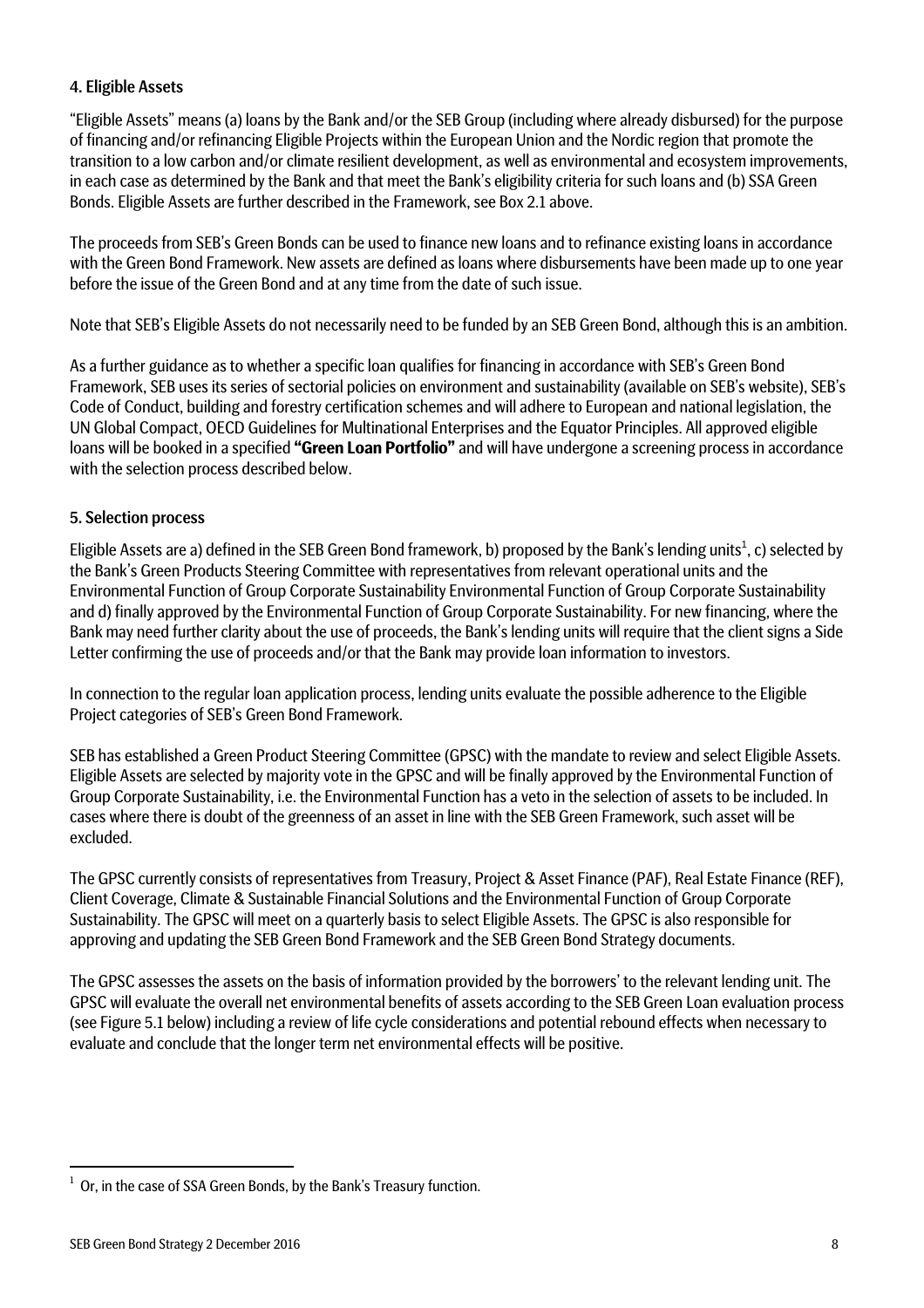#### Figure 5.1 Green Loan evaluation process



\* When necessary to evaluate and conclude that the longer term net environmental effects will be positive.

SEB's Green Bonds will not finance nuclear or fossil fuel energy generation. We take reservation for minor plastic fractions in waste-to-energy projects and hybrid transportations solutions. However, projects potentially including a fossil fuel component will only be approved for financing from SEB's Green Bonds and as Green Loans under the condition that a special screening including life cycle considerations, lock-in effects and rebound effects (see Figure 5.2 below) shows that the longer term net impact on the environment will be positive.

| Figure 5.2 Screening methodology for projects potentially including a fossil fuel component (waste-to-energy |  |  |  |  |
|--------------------------------------------------------------------------------------------------------------|--|--|--|--|
| projects and hybrid transportation solutions)                                                                |  |  |  |  |

|   | Question                                                                                                                                             | Yes                                             | No.                                                                                                    |
|---|------------------------------------------------------------------------------------------------------------------------------------------------------|-------------------------------------------------|--------------------------------------------------------------------------------------------------------|
| 1 | Is there a fossil fuel component in the activity?                                                                                                    | Go to question<br>2                             | Continue the normal<br>approval procedure                                                              |
| 2 | Are there potential lock-in effects?                                                                                                                 | Reject                                          | Go to question 3                                                                                       |
| 3 | Is there a financially viable greener alternative?                                                                                                   | Reject                                          | Go to question 4                                                                                       |
| 4 | Will the activity result in a net reduction of fossil fuel<br>consumed?                                                                              | Go to question<br>5                             | Reject                                                                                                 |
| 5 | Will rebound effects outweigh the advantages of reduced CO <sub>2</sub><br>emissions?                                                                | Reject                                          | Continue the normal<br>approval procedure or go<br>to question 6 if it is a<br>waste-to-energy project |
| 6 | For waste-to-energy projects (waste incineration):<br>Has the borrower taken life cycle considerations into account<br>with a supportive conclusion? | Continue the<br>normal<br>approval<br>procedure | Reject                                                                                                 |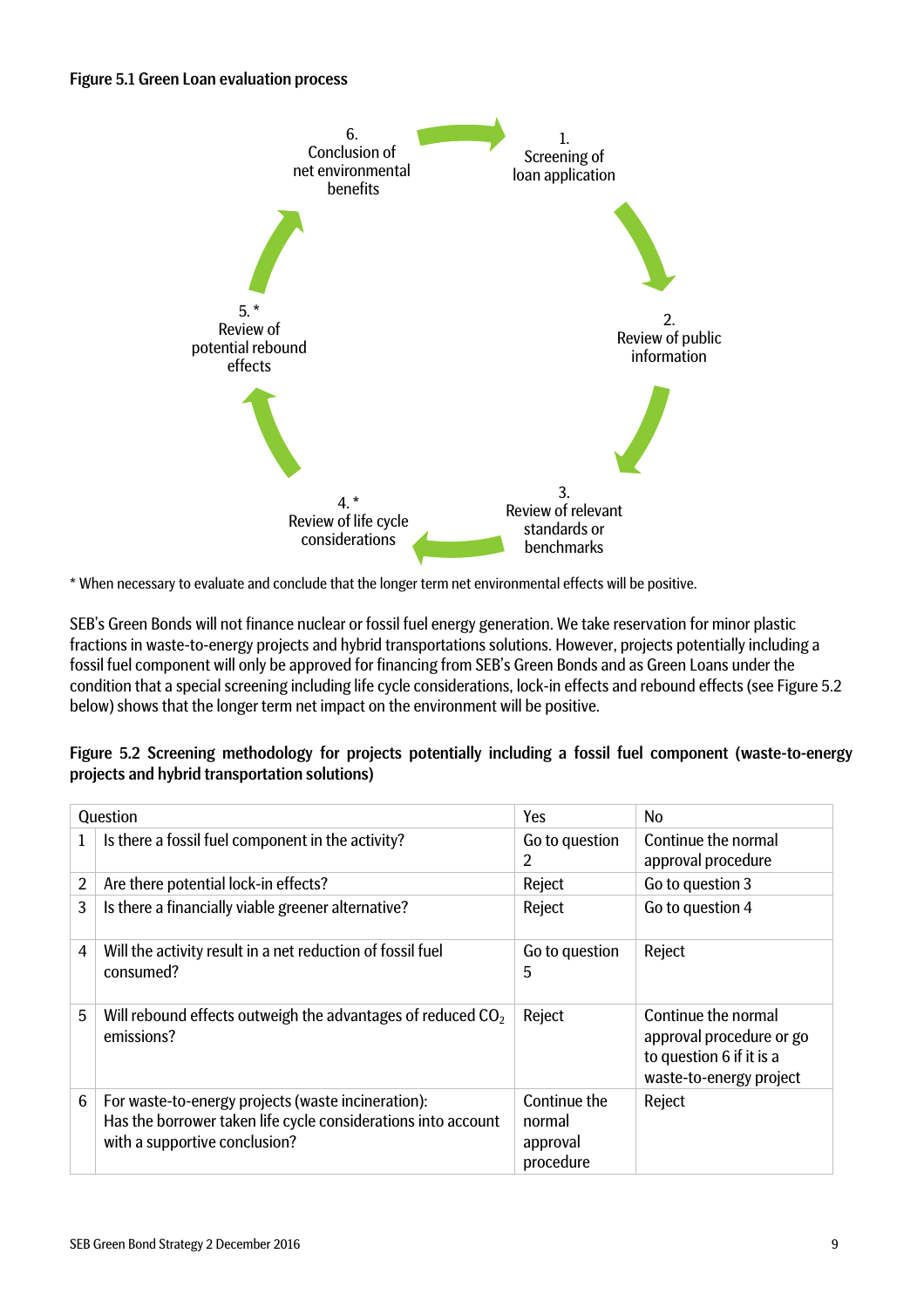To ensure that business flow is not stalled due to the infrequency of the Green Product Steering Committee meetings, a **fast track approval process** has been set up to ensure process flexibility. The Environmental Function of Group Corporate Sustainability will assess the eligibility of potential Green Loans in accordance with SEB's Green Bond Framework ahead of such meetings. This has been integrated into the existing process whereby the Environmental Function of Group Corporate Sustainability is working with units across the bank on a need only/ongoing basis to assess climate and environmental factors. Then on a bi-weekly basis the Green Product Steering Committee members will receive notifications to approve/reject these loans on a consensual basis.

For new financing, where SEB may need further clarity about the use of proceeds, SEB's lending units will require that the client signs a Side Letter confirming the use of proceeds and/or that SEB may provide loan information to investors.

If, for any reason, an Eligible Asset ceases to meet the environmental criteria in SEB's Green Bond Framework, the asset will be removed from SEB's Green Loan Portfolio at the next Green Product Steering Committee meeting.

#### 6. Monitoring of capital flows

As described in the Green Bond Framework under the section Management of Proceeds in box 2.1; An amount equal to the net proceeds of the issue of the SEB Green Bonds will be separately identified within the Bank's Treasury function and applied by the Bank in the financing of Eligible Assets. The amounts so identified for such financing, together with such Eligible Assets, will form an earmarked portfolio within the internal systems of the Bank. On a quarterly basis any such amounts will be adjusted to reflect amounts advanced for the financing and any repayment or prepayment of Eligible Assets in the immediately preceding quarterly period. Pending such allocation those amounts not applied in the financing of Eligible Assets will be applied by the Bank on the same basis as for the management of its liquidity reserves.

#### 7. Green Bond issuance

All SEB Green Bonds will be issued by the Bank under its existing issuance programmes or as stand-alone issues, with additional commitment to adhere to the Green Bond Framework.

All SEB Green Bonds will be senior unsecured obligations of the bank and will rank pari passu with all other senior unsecured obligations issued by the Bank. Principal and interest on the SEB Green Bonds will be paid regardless of the performance of the Eligible Assets.

SEB Treasury ensures that at the time of Green Bond issuance the portfolio of Eligible Assets exceeds the sum of the new issuance and outstanding Green Bonds.

#### 8. Investor reporting

To provide stakeholders with transparency, SEB will provide annual investor report including

- 1. a list of the different categories of Eligible Assets financed and the percentage distribution to each such category of Eligible Assets;
- 2. a description of a selection of Eligible Assets, as examples of the Eligible Assets financed in that year and
- 3. a summary of the Bank's Green Bond development and green financing activities in general.

SEB acknowledges the need for impact reporting and is working actively to develop impact assessment tools and thereby enable and perform a broader reporting on the Bank's assets' environmental impact. SEB encourages environmental impact reporting and works towards a portfolio impact reporting.

The annual Investor Letter will be published on the investor relations pages of SEB's website in connection to the publication of the Annual Report and the Sustainability Report.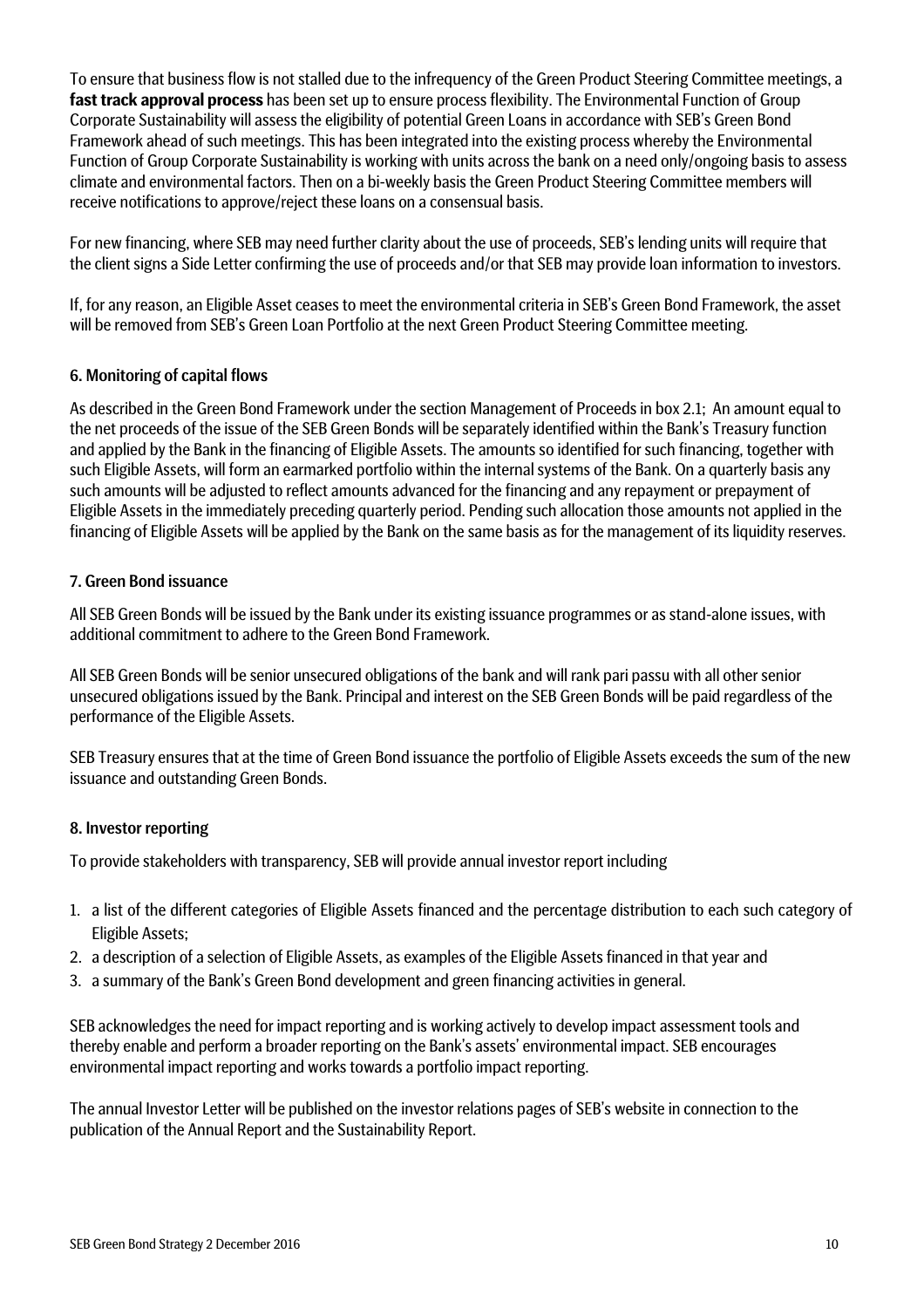#### Figure 8.1 Examples of questions about measurements of climate impacts

- 1. If the activity has developed according to plan
- 2. Possible obtained environmental building certificate(s) during the year
- 3. Delivered kWh renewable energy (when applicable)
- 4. Energy savings achieved based on energy efficiency activity
- 5. Reduced amount and type of waste because of the implementation of the activity
- 6. Reduced amount and type of air emissions as a result of the implementation of the activity
- 7. Reduced amount and type of discharge to water as a result of the implementation of the project
- 8. Other measurable environmental and/or social benefits

The Environmental Function of Group Corporate Sustainability in collaboration with Group Communications compiles and produces the Investor Letters.

The Green Product Steering Committee approves the Investor Letter before publishing.

#### 9. Assurance

An appropriate external, independent assurance provider will annually assure the processes and systems of the Bank in a) the financing of Eligible Assets and b) the allocation by the Bank of the proceeds of any SEB Green Bonds, and that such processes and allocations are in accordance with the Bank's Green Bond Framework. The opinion of the external assurance provider will be made publicly available on the investor relations pages of the website of the Bank.

#### 10. Procedures and guidelines implemented to provide transparency and guidance

As highlighted above and summarized below, SEB has implemented the following procedures and guidelines to provide transparency and guidance:

- The CICERO led Expert Network on Second Opinions (ENSO) has assessed SEB's Green Bond Framework and the underlying governance structure and issued an independent Second Opinion on the Green criteria and governance process
- For new financing, where SEB may need further clarity about the use of proceeds, SEB's lending units will require that the client signs a Side Letter confirming the use of proceeds and/or that SEB may provide loan information to investors.
- If, for any reason, an Eligible Asset ceases to meet the environmental criteria in SEB's Green Bond Framework, the asset will be removed from SEB's Green Loan Portfolio at the next Green Product Steering Committee meeting.
- SEB commits to transparency;
	- $\checkmark$  The Green Bond Framework and the Second Opinion are available on the investor relations pages of SEB's website
	- $\checkmark$  Investor Letters are produced as long as SEB has outstanding Green Bonds
- An appropriate external, independent assurance provider will annually assure the processes and systems of the Bank in a) the financing of Eligible Assets and b) the allocation by the Bank of the proceeds of any SEB Green Bonds, and that such processes and allocations are in accordance with the Bank's Green Bond Framework. The opinion of the external assurance provider will be made publicly available on the investor relations pages of the website of the Bank.
- SEB Group Communications together with SEB Group Corporate Sustainability are coordinated in conveying SEB's standpoint and message on Green Finance issues
- SEB Treasury ensures that at the time of Green Bond issuance the portfolio of Eligible Assets exceeds the sum of the new issuance and outstanding Green Bonds
- Subjectivity is mitigated through stringent criteria, the banks internal guidelines, the role of the Green Product Steering Committee, the veto power of the Environmental Function of Group Corporate Sustainability and its decision making process.